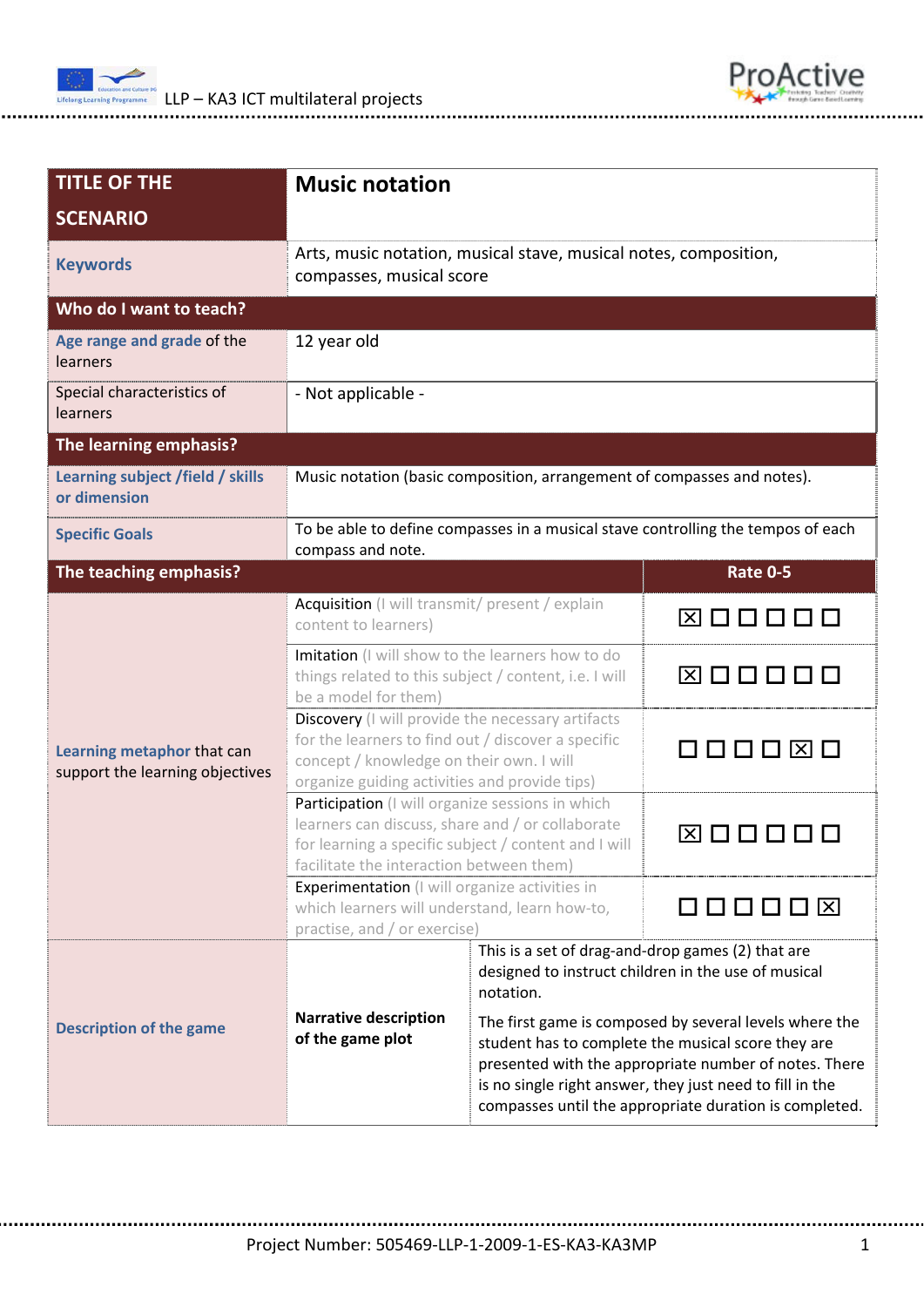



ProActive